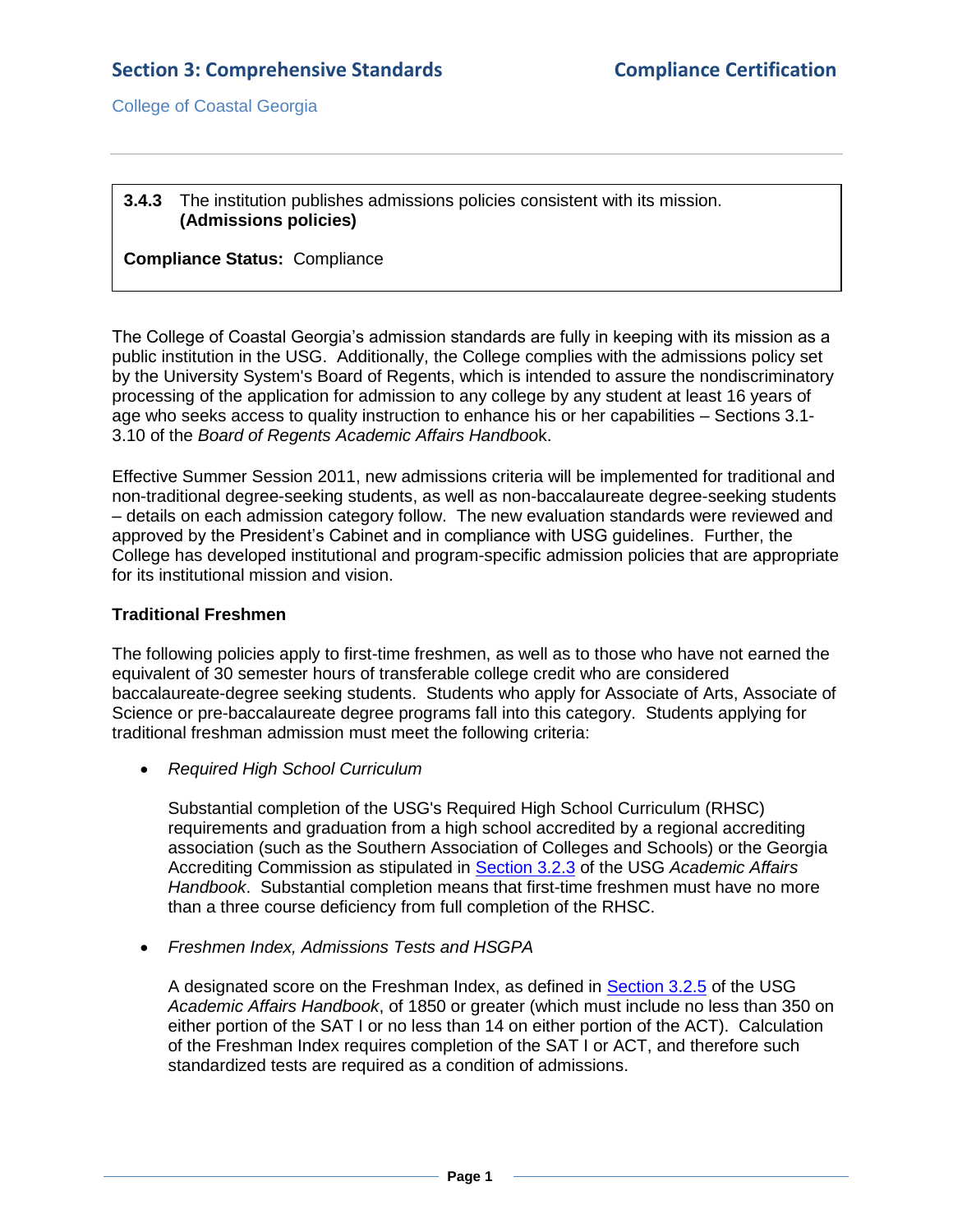- To exempt placement testing for Learning Support, a student must score an SAT I minimum of 430 Verbal/Critical Reading and 400 Mathematics or an ACT composite minimum of 17 English and 17 Mathematics. Additionally, applicants who are recent high school graduates (within 5 years) must have a Grade Point Average (GPA) of 2.0 or better.
- *Learning Support*

For students whose scores fall below the entrance examination thresholds required for exemption from Learning Support, admission may be authorized upon successful COMPASS placement test scoring. (The purpose of the COMPASS placement test is to determine if a newly admitted student is prepared to start in college-level courses or needs Learning Support course work before attempting college-level courses. The COMPASS placement test is a computerized assessment test.) Minimum level scoring required by the institution follows:

COMPASS Placement Test Minimum Score to Exempt LS

| Reading            | 78 |
|--------------------|----|
| English            | 70 |
| <b>Mathematics</b> | 40 |

Students who fail to meet or exceed minimum placement test scores will be required to enroll in Learning Support classes. However, no applicant shall be admitted if he or she places into **three** learning support classes.

- *Home-Educated Students*
	- $\circ$  For home-schooled students or graduates of a high school that is not regionally or state- accredited, the following supporting documentation must be provided: Copy of the Declaration of Intent to Home school as filed with local school board
	- o Official ACT or SAT I scores. A minimum composite score of 17 on the ACT English and ACT Mathematics must be met to be considered for admission; the minimum score for the SAT I is 430 Reading and 400 Mathematics
	- o An Academic Portfolio for Foreign Language (if taken)
	- $\circ$  Portfolio of Extra-Curricular Activities and Academic Achievements during high school that support academic preparedness for college. This portfolio should include awards received, academic accomplishments, and activities in which you participate (church, volunteer, civic, and athletic activities, etc.)
	- o Affidavit from primary teacher and student certifying completion of high school and date of high school graduation, and a copy of transcript
	- o Two letters of recommendation from non-family members (Tutors, Employers, Clergy, Civic Leaders)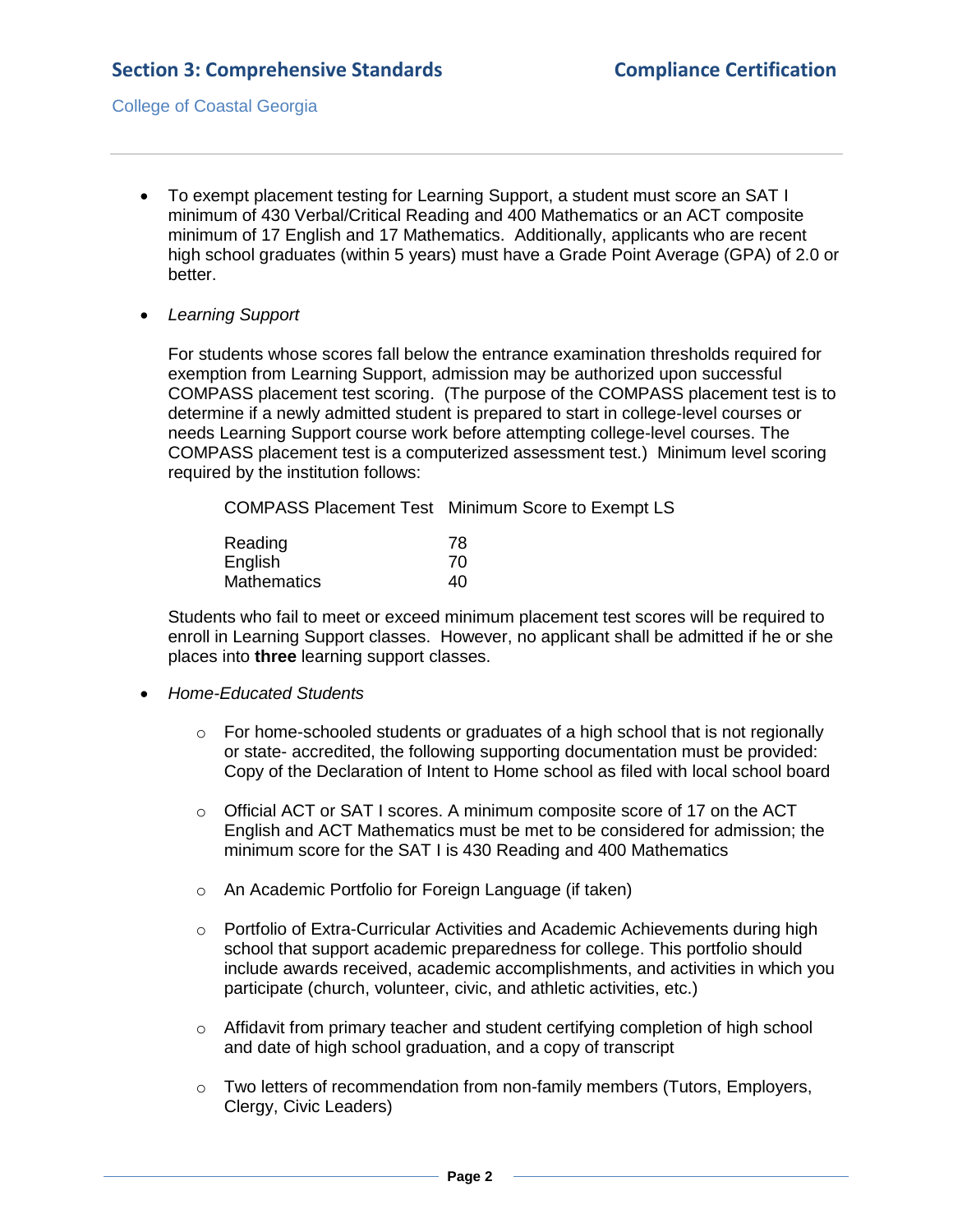## **Non-Traditional Freshmen**

For non-traditional freshmen (defined as having been out of high school at least five years and whose high school class graduated at least five years ago; holding a high school diploma from an accredited or approved high school as specified in [Section 3.2.3](3.4.3.aUSGAAhandbook3.2.pdf#page=2) of the *USG Academic Affairs Handboo*k, or have satisfactorily completed the GED; and having earned fewer than 30 transferable semester credit hours), admission may be authorized upon successful COMPASS placement test scoring at or above the minimum level required by the institution as noted above. Students who fail to meet or exceed minimum placement test scores will be required to enroll in Learning Support classes. However, no applicant shall be admitted if he or she places into three learning support classes.

For students who have satisfactorily completed the GED and have earned fewer than 30 transferable semester credit hours, admission is acceptable if the student's high school class has graduated and may be authorized upon successful COMPASS placement test scoring at or above the minimum level required by the institution as noted above. Students who fail to meet or exceed minimum placement test scores will be required to enroll in Learning Support classes. However, no applicant shall be admitted if he or she places into three learning support classes.

Non-traditional students must have an admissions GPA of 2.0 or better or seek a waiver for extenuating circumstances.These admissions guidelines are intended to be inclusive of various options and considerations. Waivers may be granted only in rare situations when extenuating circumstances warrant such consideration and such waivers may only be granted in based on non-traditional student policies – [Section 3.4,](3.4.3.bUSGAAhandbook3.4.pdf#page=1) USG *Academic Affairs Handbook*.

## **Career Associate Students**

This category includes students in career associate programs which do not lead to baccalaureate admissions.

*Required High School Curriculum*

Students need to have completed of the USG's Required High School Curriculum (RHSC) requirements at and graduation from a high school accredited by a regional accrediting association (such as the Southern Association of Colleges and Schools) or the Georgia Accrediting Commission as stipulated in [Section 3.2.3](3.4.3.aUSGAAhandbook3.2.pdf#page=2) of the *USG Academic Affairs Handboo*k. Substantial completion means that first-time freshmen must have no more than a three course deficiency from full completion of the RHSC.

*Freshmen Index and Minimum HSGPA*

These applicants are not required to meet a minimum Freshman Index. However, applicants who are recent high school graduates (within 5 years) must have a High School Grade Point Average (HSGPA) of 2.0 or better. Further, to exempt placement testing for Learning Support, a student must score an SAT I minimum of 430 Verbal/Critical Reading and 400 Mathematics or an ACT minimum of 17 English and 17 Mathematics.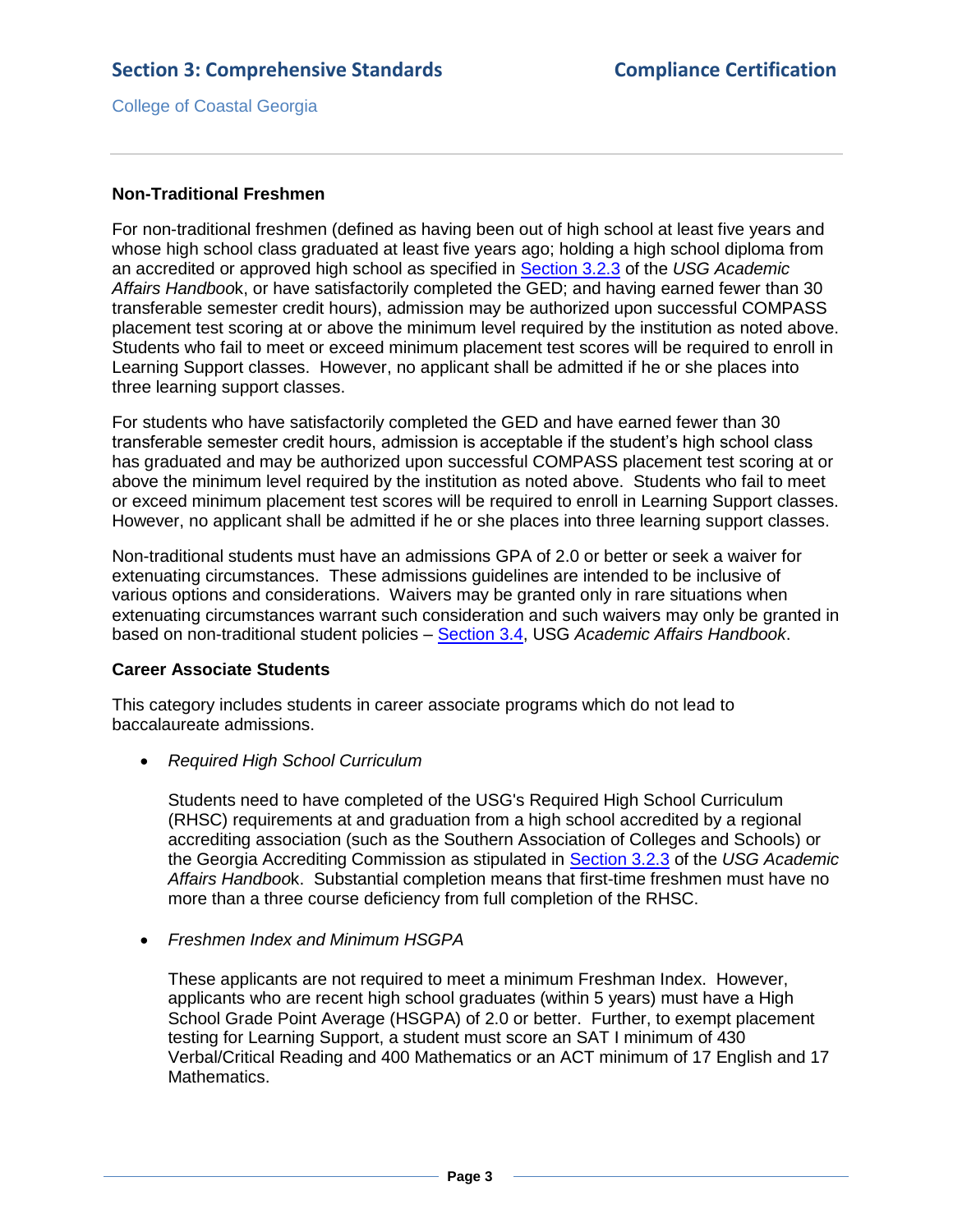*Learning Support*

For students who whose SAT I or ACT test scores fall below the entrance examination thresholds required for exemption from Learning Support (LS), admission may be authorized upon successful COMPASS placement test scoring at or above the minimum level required by the institution:

| <b>COMPASS Placement Test</b> | Minimum Score to Exempt LS |
|-------------------------------|----------------------------|
| Reading                       | 78                         |
| English                       | 70                         |
| <b>Mathematics</b>            | 40                         |

Students who fail to meet or exceed minimum placement test scores will be required to enroll in Learning Support classes. However, no applicant shall be admitted if he or she places into three learning support classes.

# **Transfer Students**

A student with 30 transferable semester credit hours will be considered a transfer student. Students transferring with fewer than 30 semester hours or not having completed college-level English and mathematics may be subject to the freshman admission requirements.

Transferable hours are defined according to the policies of the University System [\(Section 3.3,](3.4.3.cUSGAAhandbook3.3.pdf#page=1) USG *Academic Affairs Handbook)* and the College. Transfer GPA is defined as the GPA calculated on ALL hours graded at regionally accredited institutions, to include courses that were failed and classes that will not be used towards degree requirements at the College. Institutional credit courses, CPC deficiency makeup courses, and vocational courses may not be used towards meeting graduation requirements. Students completing non-transferable associate degrees at regionally accredited institutions will be evaluated on an individual basis to determine their eligibility for admission.

Transfer students must submit transcripts from all colleges and universities attended. Failure to report previous college attendance is considered to be sufficient cause for cancellation of any credits earned and possible expulsion from this college. They must also be in good academic standing and eligible to continue or return to any previous institution attended.

# **Dual Enrollment Options for High School Students**

The College recognizes the need to provide academically talented high school students with opportunities for acceleration of their formal academic programs. This recognition has led to the development of several organized programs.

 Move On When Ready is a program designed for exceptional students who seek to enroll full-time (12 semester hours or more) at the College to replace their Junior and/or Senior year of high school. Students can enroll only in courses approved by the high school counselor and the USG. Tuition is funded through the Georgia Department of Education; students are responsible for all books, supplies and some institutional fees.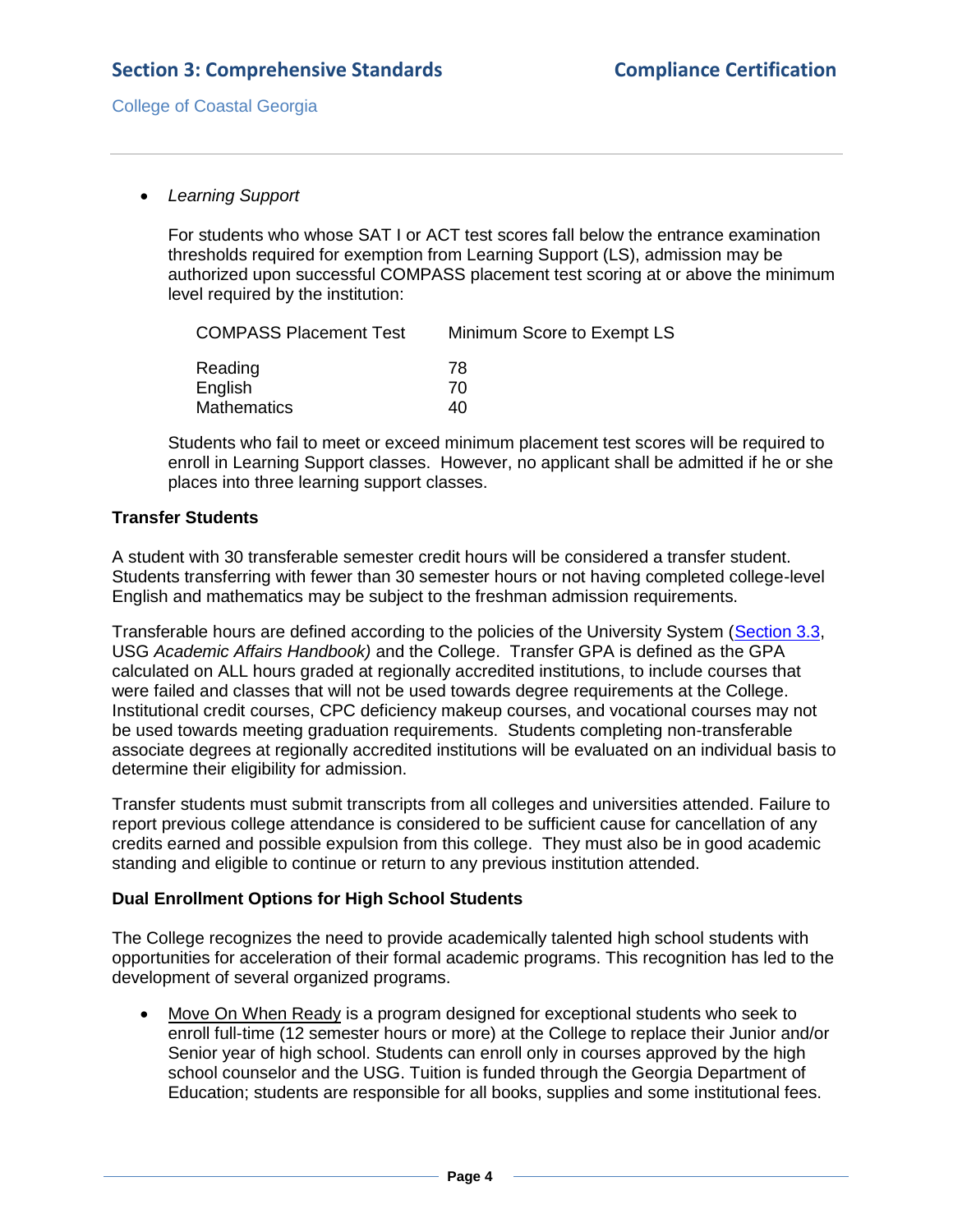Admission requirements include:

- o Must be a Georgia resident
- o Must be following an academically rigorous curriculum at an accredited high school
- o High school grade point average 3.5 or higher
- o SAT I Critical Reading of 600 and SAT I Mathematics of 600 or ACT English 21 and Mathematics 21
- o Permission of parent and high school official
- o On track toward completion of high school graduation requirements.
- ACCEL is a program designed for exceptional students who seek to enroll at the College to replace some or all of courses taken during their Junior or Senior year of high school. Students can enroll only in courses approved by the high school counselor and those listed in the [Course Directory published by the Georgia Students Finance Commission.](3.4.3.fGSFCcoursedirectory.pdf#page=26) Tuition for this program is funded through the Georgia Student Finance Commission (HOPE). Students will be granted a small book allowance based on the hours enrolled, but will be responsible for additional cost for books, supplies and some institutional fees.

Admission requirements include:

- o Must be a Georgia resident
- $\circ$  Must be following an academically rigorous curriculum at an accredited high [school](http://www.ccga.edu/catalog/catalog.asp?mId=32)
- o High school grade point average 3.0 or higher
- o SAT I Critical Reading of 500 and SAT I Mathematics of 500 or ACT English 21 and Mathematics 21
- o Permission of parent and high school official
- o On track toward completion of high school graduation requirements
- Joint Enrollment is for applicants who would like to supplement their high school curriculum by taking college-level courses in addition to work they are completing at the high school. Students must meet the same academic requirements as an ACCEL applicant. The student will be responsible for meeting the cost of attendance through private means and will normally not be eligible for state or Federal programs.
- Early Admission is an option for applicants who demonstrate very high academic abilities through their SAT I or ACT scores (700 SAT I Mathematics and 700 SAT I Critical Reading or 31 ACT Mathematics and 31 ACT English); they may be permitted to enroll in college courses at the discretion of the institution even though they have not met the regular admission standard.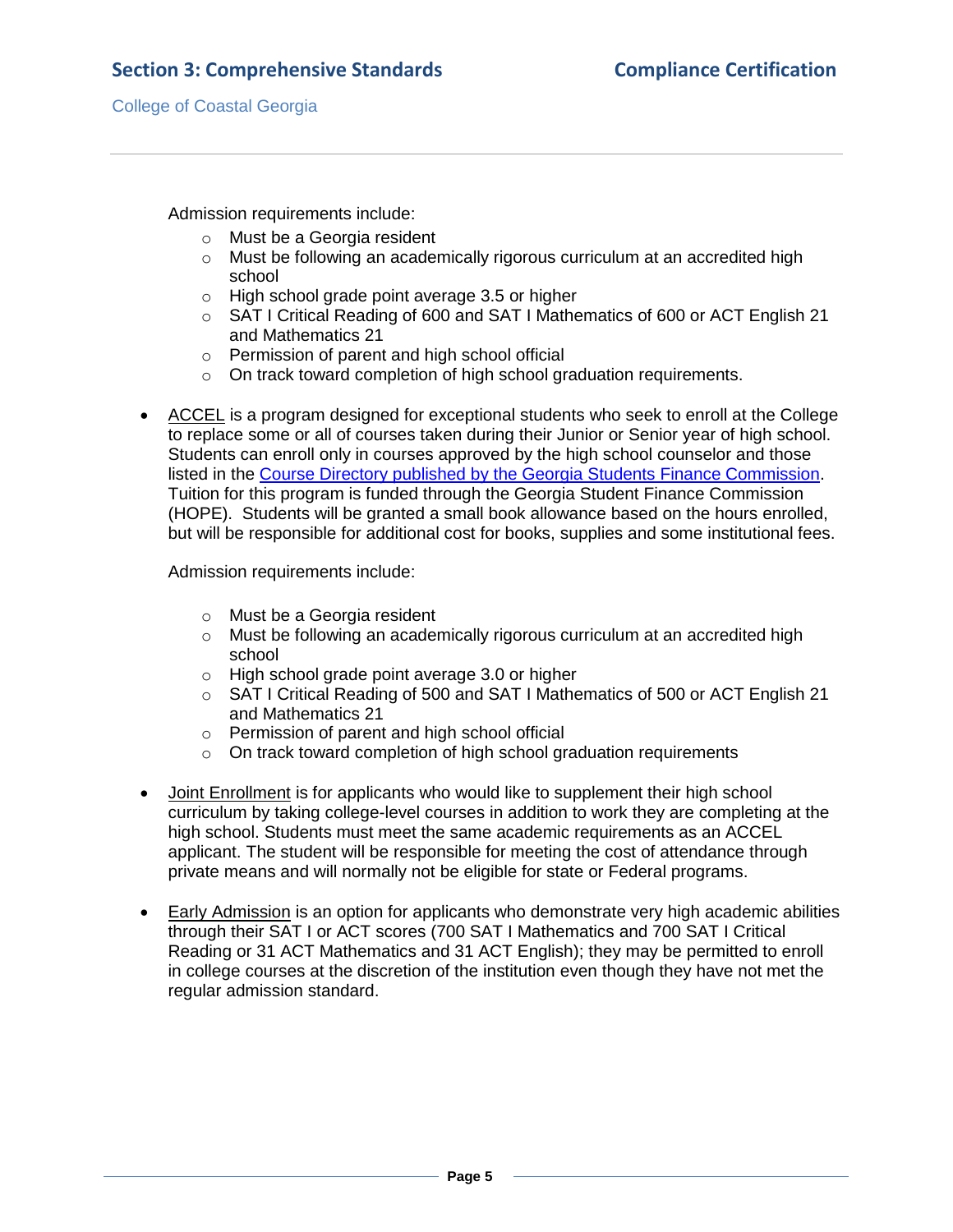# **Program-Specific Admissions Policies**

Admission to the College does not guarantee admission to specific major programs of study. Students seeking admission to limited access programs (business administration, health informatics, radiologic science, teacher education, and nursing) need to meet higher admission requirements. All of these programs require completion and submission of an additional application. Generally, students are accepted into baccalaureate programs after successful completion of the 60-hour core.

#### Biological Sciences

- *Coastal Ecology and Pre-Professional Tracks*
	- o An overall GPA of 2.0 with a minimum 2.5 GPA in Area F
	- o Successful completion of the Regents' examination
	- $\circ$  Transfer students must be accepted to the College and meet the requirements for admission to a baccalaureate program. A minimum of 30 hours of upper division level credit (3000-4000) courses must be obtained in residence at the **College**
	- o No separate application is necessary
- *Secondary Education Track*

Prior to enrolling in the Fifth Semester that begins the teacher candidate's professional education sequence of course work, students are required to be admitted to the Teacher Education program. Applications for admission to the Teacher Education Program are completed in March prior to the Fifth Semester. Successful prospective teacher candidates must meet the following criteria:

- o A cumulative grade point average of 2.5 or higher
- o Successful completion of all three Georgia Assessments for the Certification of Educators® (GACE®) Basic Skills tests
- o Successful completion of the Regents' examination
- o A grade of "C" or better in all Area F courses
- o Completion of Areas A-F in the core curriculum
- o A successful criminal background check
- o Successful completion of three disposition evaluations
- o Proof of insurance for tort liability purposes
- $\circ$  Students must have an overall GPA of 2.5 for acceptance into education program and must maintain an overall GPA of 2.75 in all education courses
- o Transfer students must be accepted to the College and meet the requirements for admission to a baccalaureate program
- $\circ$  A minimum of 30 hours of upper division level credit (3000-4000) courses must be obtained in residence at the College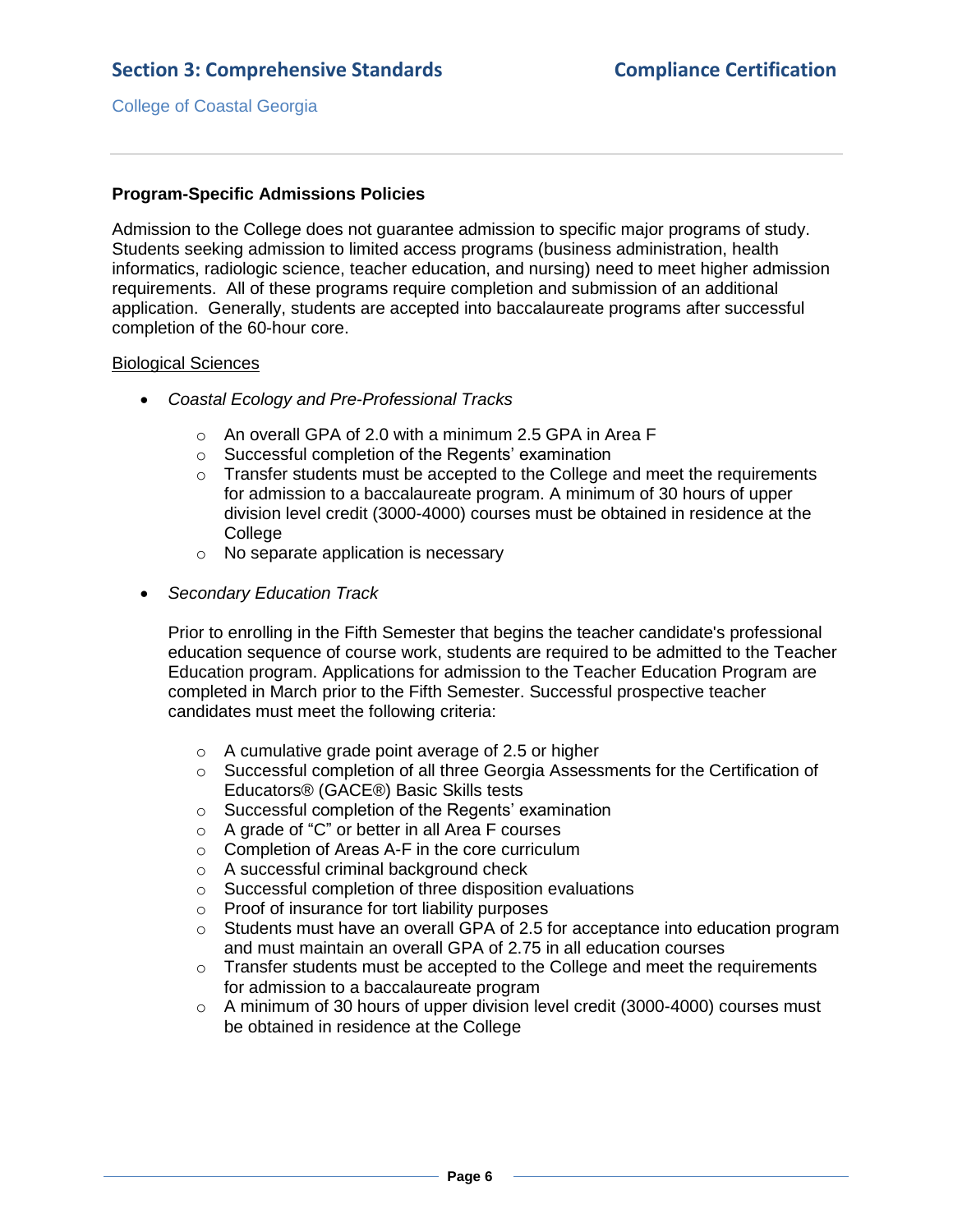## Business Administration Program

Students ordinarily apply to the BBA program as sophomores who have successfully earned at least 45 credit hours, or as transfer students who have earned at least an associate's degree and who meet the program pre-requisites. To be considered for admission to the BBA degree program, students must have earned:

- A minimum of 60 credit hours in Areas A-F  $-$  (a) Essential Skills, 9 hours; (b) Institutional Options, 4 hours; (c) Humanities/Fine Arts, 6 hours; (d) Science and Mathematics, 11 hours; (e) Social Sciences, 12 hours; and (f) Business Administration, 18 hours
- A grade of "C" or better in all Area F courses and MATH 2112
- An institutional GPA of 2.5 or higher
- A cumulative grade point average of 2.7 in Area F Business Administration courses

#### Health Informatics Program

Students ordinarily apply to the program as sophomores who have successfully earned at least 45 core curriculum credit hours, or as transfer students who have earned at least an associate's degree and who meet the program pre-requisites. To be considered for admission the program, students must have earned:

- A minimum of 62 credit hours in Areas  $A-F (a)$  Essential Skills, 9 hours; (b) Institutional Options, 4 hours; (c) Humanities/Fine Arts, 6 hours; (d) Science and Mathematics, 11 hours; (e) Social Sciences, 12 hours; (f) Health Informatics, 18 hours; and (g) Physical Education, 2 hours
- A grade of C or better in all Area F courses and MATH 2112
- An institutional GPA of 2.5 or better
- A GPA of 2.7 in Area F Health Informatics courses (18 credit hours)

## Nursing Program

Bachelor of Science in Nursing (BSN) track applicants must meet the College's entrance requirements. Applicants must apply for admission to both the College and the Department of Nursing. For transfer students: Official transcript(s) for all college work attempted must be received in the College Admissions Office and an unofficial copy in the Nursing Department Office by the announced deadline.

In order to be considered for admission to the BSN Track, pre-licensure applicants must have met the following requirements:

- A cumulative grade point average of 2.75 or higher
- Earned a minimum grade of "C" in the English, Mathematics and Science courses
- Science courses older than five years will be reviewed by the Department of Nursing Chair and may need to be retaken
- GPA in the science courses is a primary consideration in evaluating the student's record for acceptance into the program
- Returned the nursing application to the Department of Nursing by the specified deadline
- Successfully complete the Regents' and TEAS examinations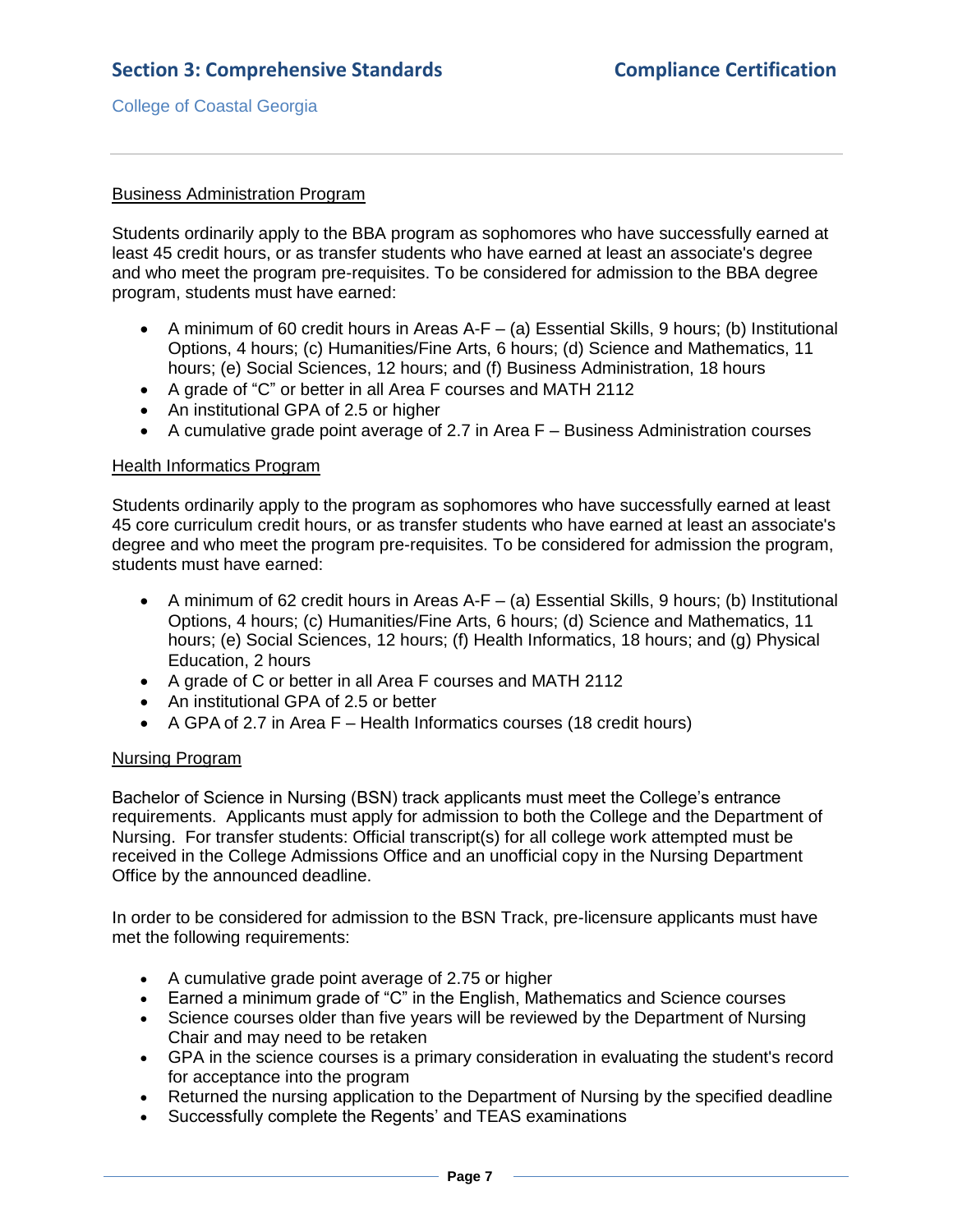# Teacher Education Program

Prior to enrolling in the Fifth Semester that begins the teacher candidates' professional education sequence of course work, students are required to be admitted to the Teacher Education program. Applications for admission to the Teacher Education Program are completed in March prior to the Fifth Semester.

Successful prospective teacher candidates must meet the following criteria:

- A cumulative grade point average of 2.5 or higher
- Successful completion of all three Georgia Assessments for the Certification of Educators® (GACE®) Basic Skills tests
- Successful completion of the Regents' Test
- A grade of "C" or better in all Area F courses
- Completion of Areas A-F in the core curriculum
- A successful criminal background check
- Successful completion of three disposition evaluations
- Proof of insurance for tort liability purposes

College admission policies for the aforementioned applicant categories, as well as for [non](CCGAcatalog.pdf#page=10)[degree, auditing, international, Amendment 23 admissions](CCGAcatalog.pdf#page=10) (persons 62 years of age & older) and [students with disabilities](CCGAcatalog.pdf#page=11) are found in the *2010-2011 College of Coastal Georgia Catalog*, on the College of Coastal Georgia's [Admissions](3.4.3.fCCGAProspectiveWebsite.pdf#page=1) web page.